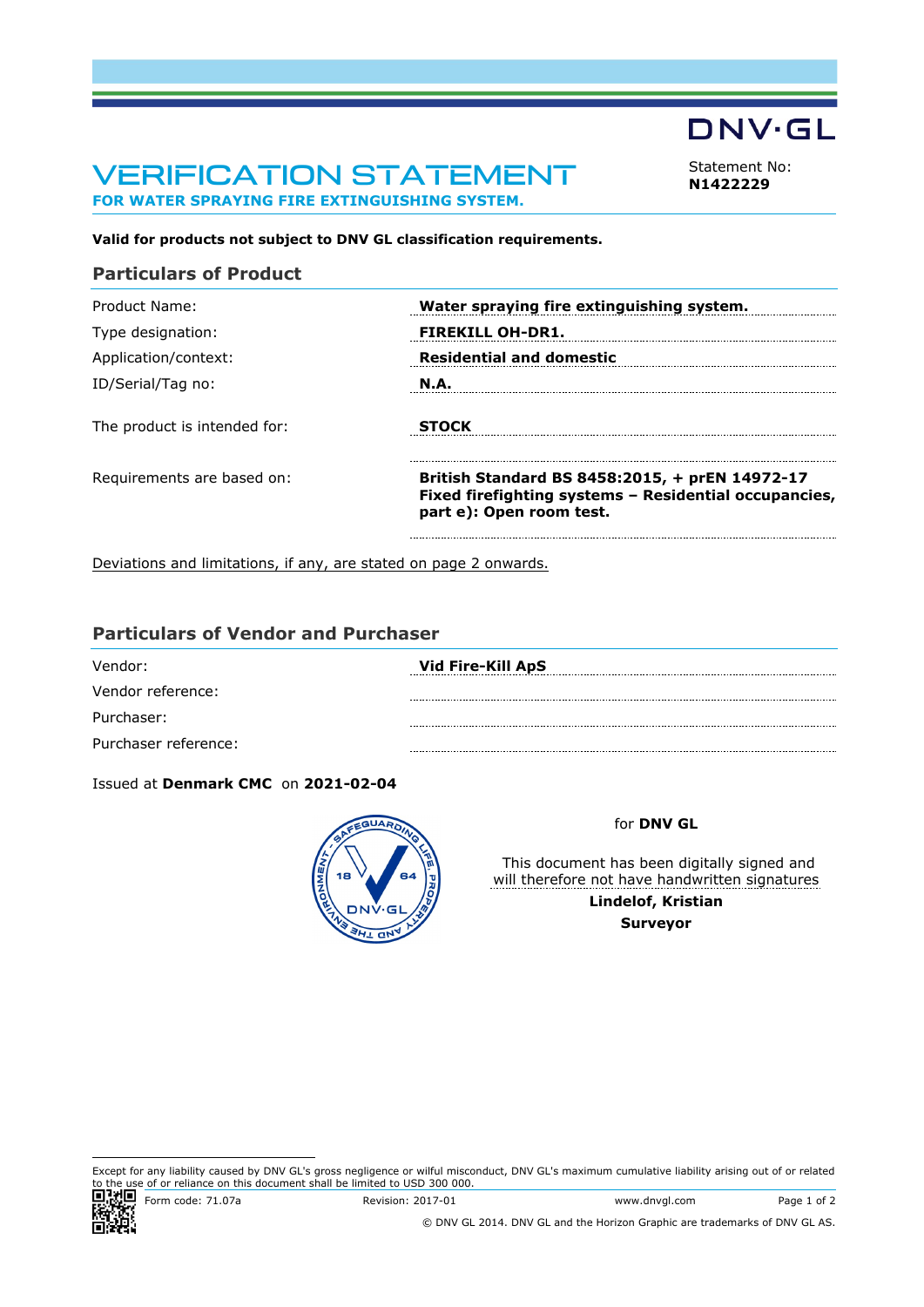Statement No: **[N1422229](#page-0-0)**

# **Verification extent and result**

#### **Verification extent:**

Fire test according to British Standard BS 8458:2015 + prEN 14972-17

#### **Verification result/comments:**

The VID FireKill Automatic Low Pressure Watermist Nozzle Model FIREKILL OH-DR1 have successfully been tested according to test method British Standard BS 8458:2015, + prEN 14972-17 Fixed firefighting systems – Residential occupancies, part e): Open room test.

#### **Report**

On October 23rd to 26th, 2020 - DNV-GL surveyor has witnessed successful testing of VID Fire-Kill Automatic Low Pressure Water Mist Nozzle Model FIREKILL OH-DR1 at Danish Fire Laboratories (DFL) test facilities, accredited according to ISO 17025. Reference is made to DFL test report no. DFL 201207-266 dated 2020-12-08.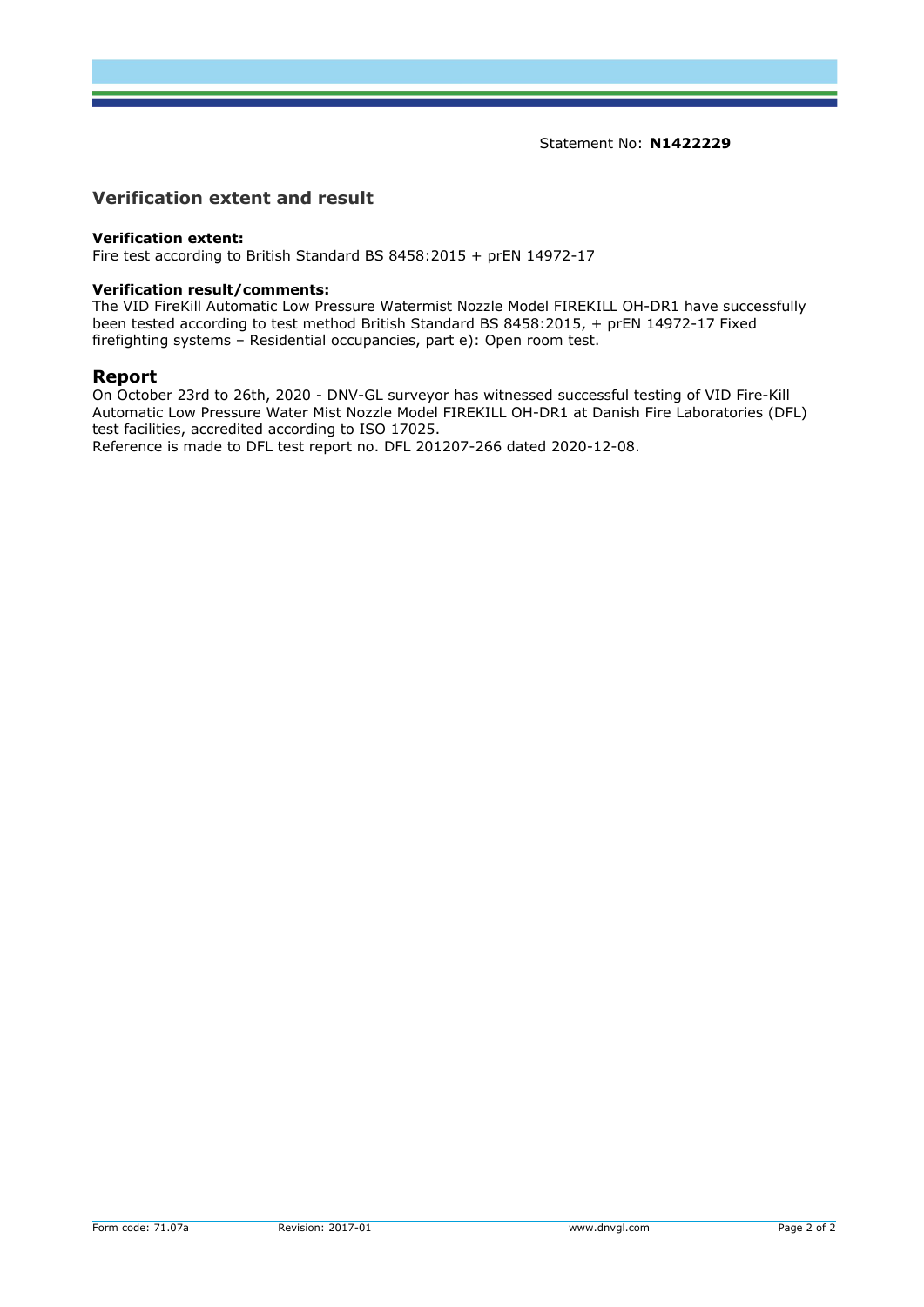

# **Test report DFL-201207-266**

| Customer:                | VID FireKill ApS, Svalbardvej 13, 5700 Svendborg, Denmark.           |
|--------------------------|----------------------------------------------------------------------|
| Project:                 | Fire test according to British Standard BS 8458:2015 + prEN 14972-17 |
| <b>Location of test:</b> | Danish Fire Laboratories, Svalbardvej 13, 5700 Svendborg, Denmark.   |
| <b>Operators DFL:</b>    | Tommy Spangsgaard, Ulrik Engelstrøm, Peter Kierans                   |
| Witnessed by:            | Mr. Niels Ohmann, DNV-GL                                             |
| Date of testing:         | October $23^{rd}$ – $26^{th}$ , 2020                                 |

# **Synopsis:**

In October 2020, VID FireKill ApS conducted a series of fire tests at DFL – Danish Fire Laboratories. The purpose of the tests were to test the VID Fire-Kill Automatic Low Pressure Water Mist Nozzle Model FIREKILL OH-DR1, accordingly to test method British Standard BS 8458:2015, + prEN 14972-17 Fixed firefighting systems – Residential occupancies, part e): Open room test. The result was found in compliance.

#### **Requirements and results**

| Description                                               | Corner test       | Between two nozzles |
|-----------------------------------------------------------|-------------------|---------------------|
| Test no.                                                  | O-201023-1        | O-201026-1          |
| Number of nozzles installed                               | 2                 | 2                   |
| Number of nozzles activated                               | 2                 | 2                   |
| Operation time of first nozzle                            | 2 min 09 sec.     | 2 min. 22 sec.      |
| Max accepted temp under ceiling, 2 min. after activation  | $320^{\circ}$ C   | $320^{\circ}$ C     |
| Actual temperature under ceiling, 2 min. after activation | $164,5^{\circ}$ C | $43,2^{\circ}$ C    |
| Max accepted temperature, 1,6 m above floor.              | $95^{\circ}$ C    | $95^{\circ}$ C      |
| Actual temperature, 1,6 m above floor                     | $25,3$ °C         | $33,5^{\circ}$ C    |
| Max accepted temp. 1,6 m above floor, 120 sec intervals   | $55^{\circ}$ C    | $55^{\circ}$ C      |
| Actual temperature 1,6 m above floor, 120 sec intervals   | $27,3$ °C         | $26,7^{\circ}$ C    |
| Test in compliance with standards                         | <b>Yes</b>        | Yes                 |

# **DFL – Danish Fire Laboratories ApS**

Svendborg, December 7<sup>th</sup>, 2020

 $\ell$ 

**Peter Kierans** Laboratory Manager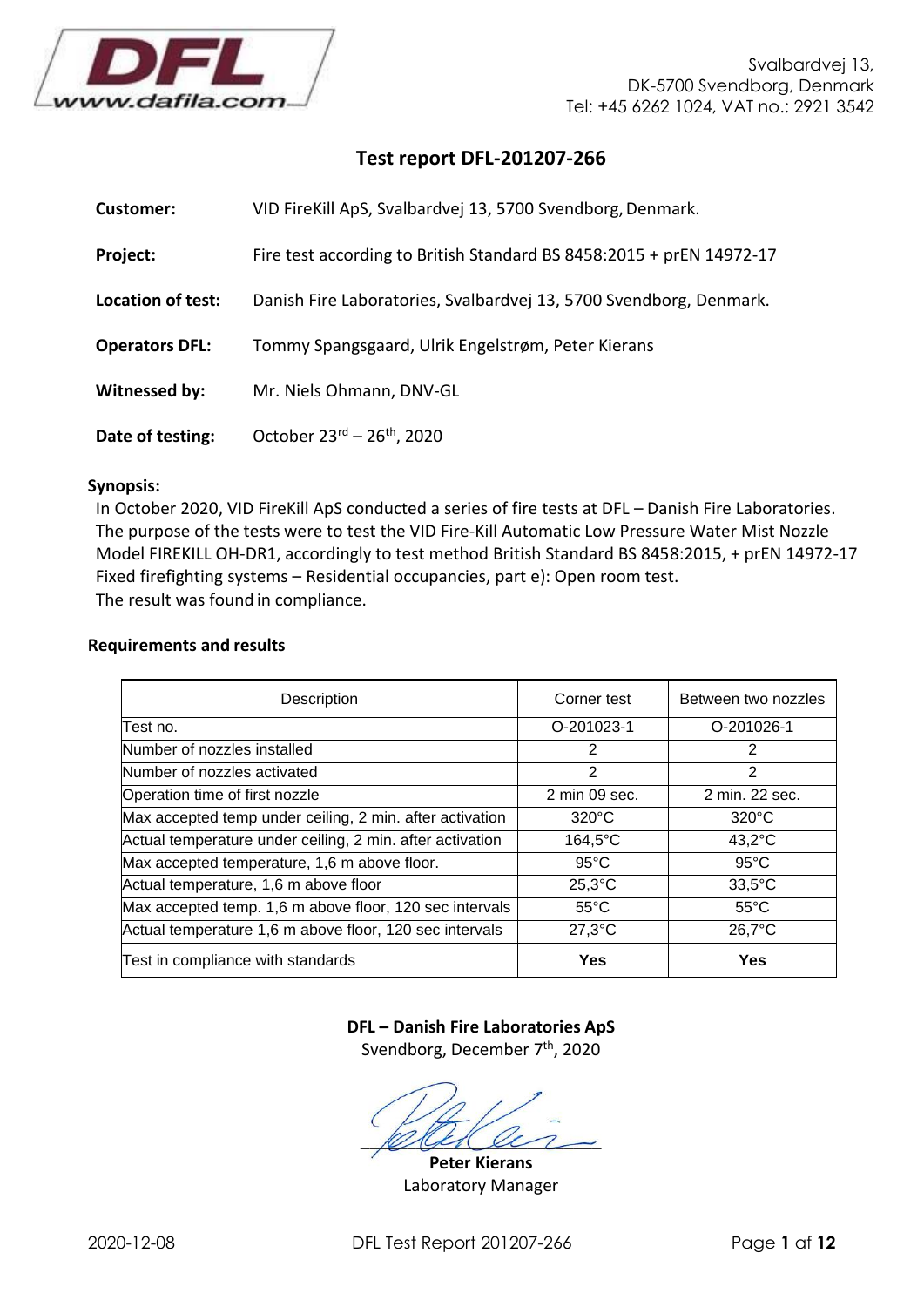

# **Table of Content**

| 4.0 |  |
|-----|--|
|     |  |
|     |  |
|     |  |
|     |  |
|     |  |
|     |  |
|     |  |
|     |  |
|     |  |
|     |  |
|     |  |
|     |  |
|     |  |
|     |  |
|     |  |
|     |  |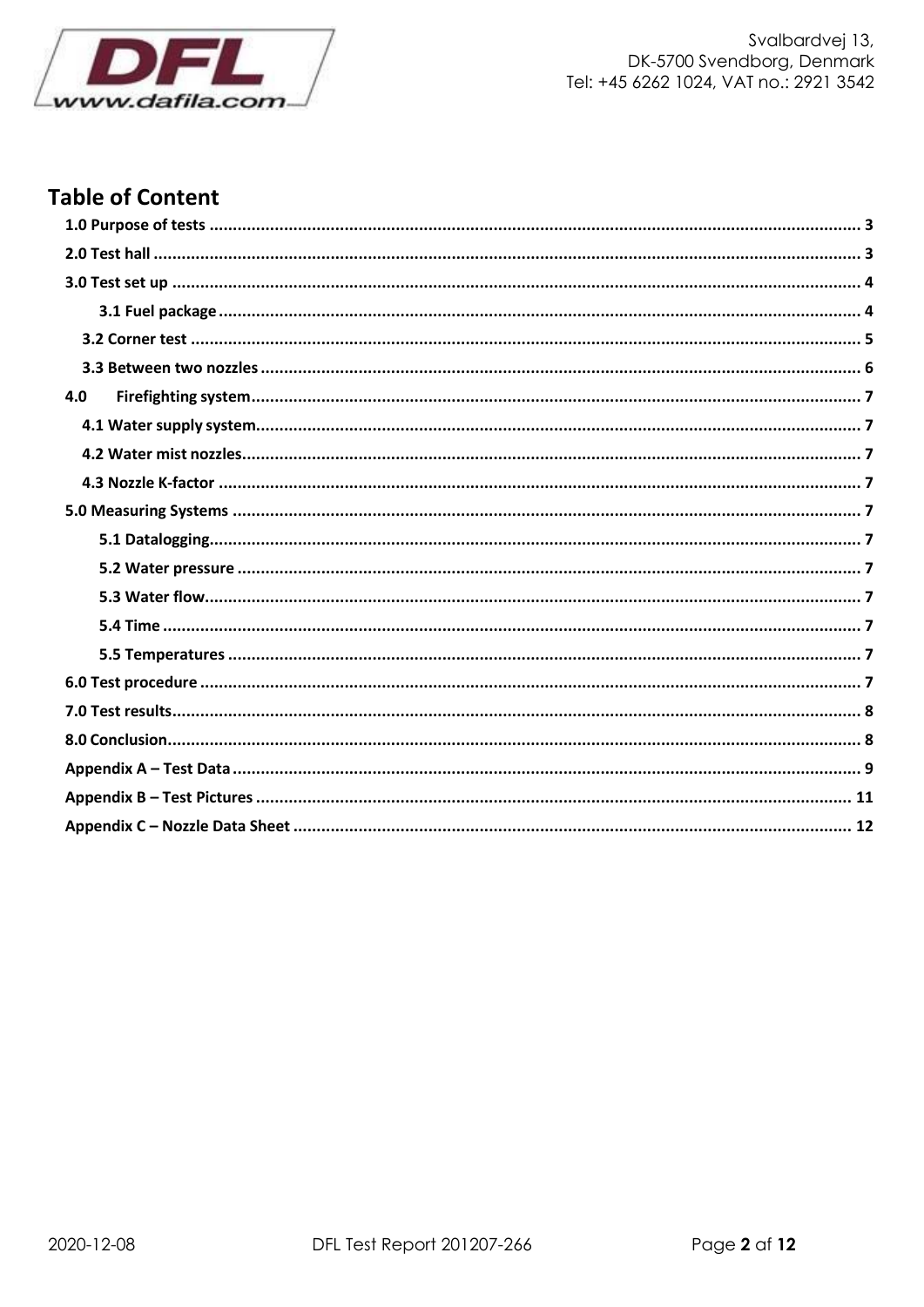

# <span id="page-4-0"></span>**1.0 Purpose of tests**

VID FireKill ApS did in 2020 conduct a series of fire tests at DFL – Danish Fire Laboratories, Svendborg.

The purpose of the tests was to test the VID FireKill Automatic Low Pressure Watermist Nozzle OH-DR1 system accordingly to test method British Standard BS 8458:2015, part e + prEN14972- 17, Fixed fire protection systems – Residential occupancies.

# <span id="page-4-1"></span>**2.0 Test hall**

DFL is an international accredited fire test laboratory. The fire test laboratory is accredited in accordance with DS/EN ISO/IEC 17025:2017 by DANAK Registration no. 487.

The test hall is insulated and heated. The test hall volume has a floor area of 19,5 x 20,5 meters and a height of 15 meters.

The test hall is equipped with an adjustable pendent ceiling. The test laboratory has water storage tank and continuous fresh water supply, pump station with controlled water pressure and installations for handling smoke and wastewater.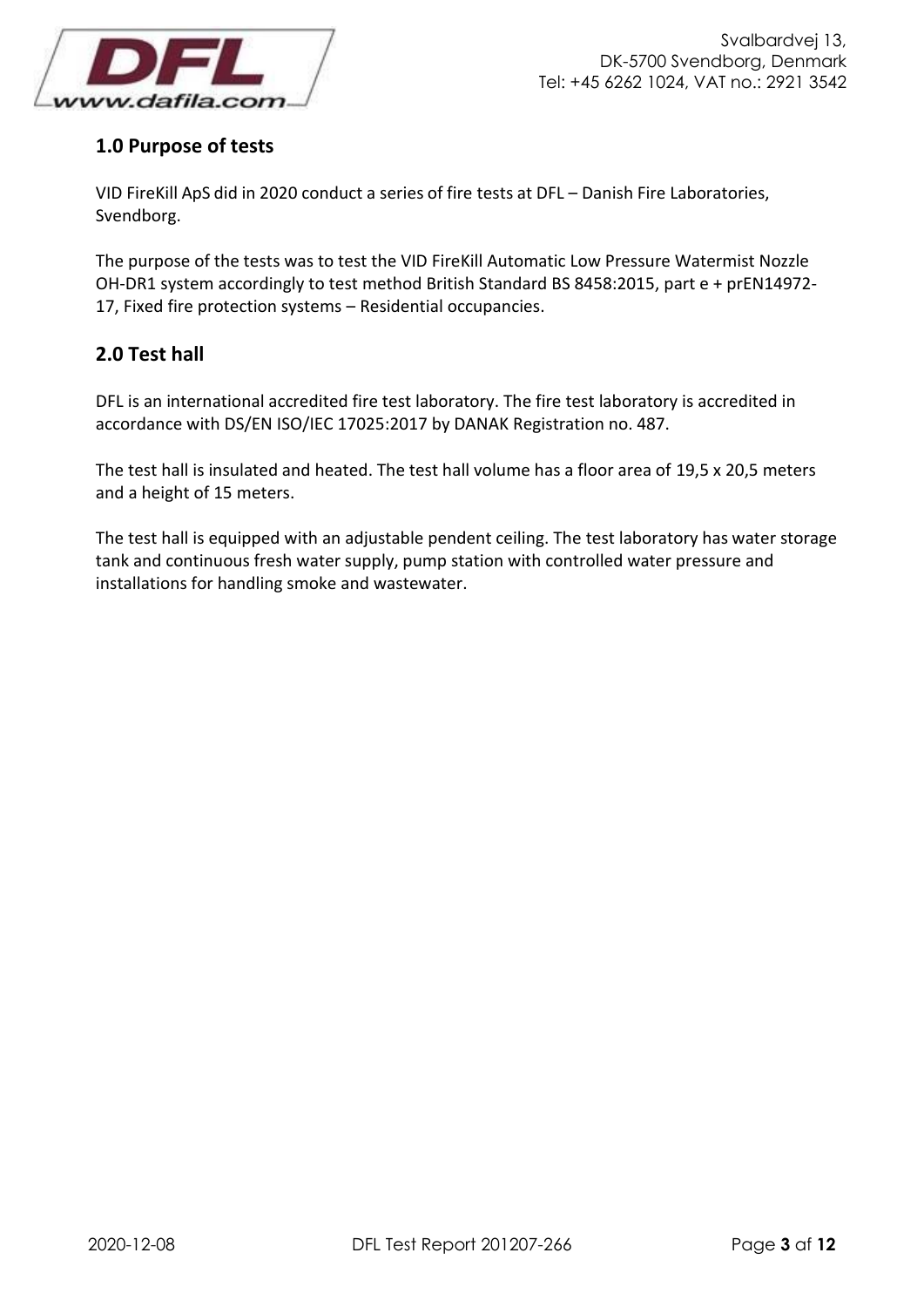<span id="page-5-1"></span><span id="page-5-0"></span>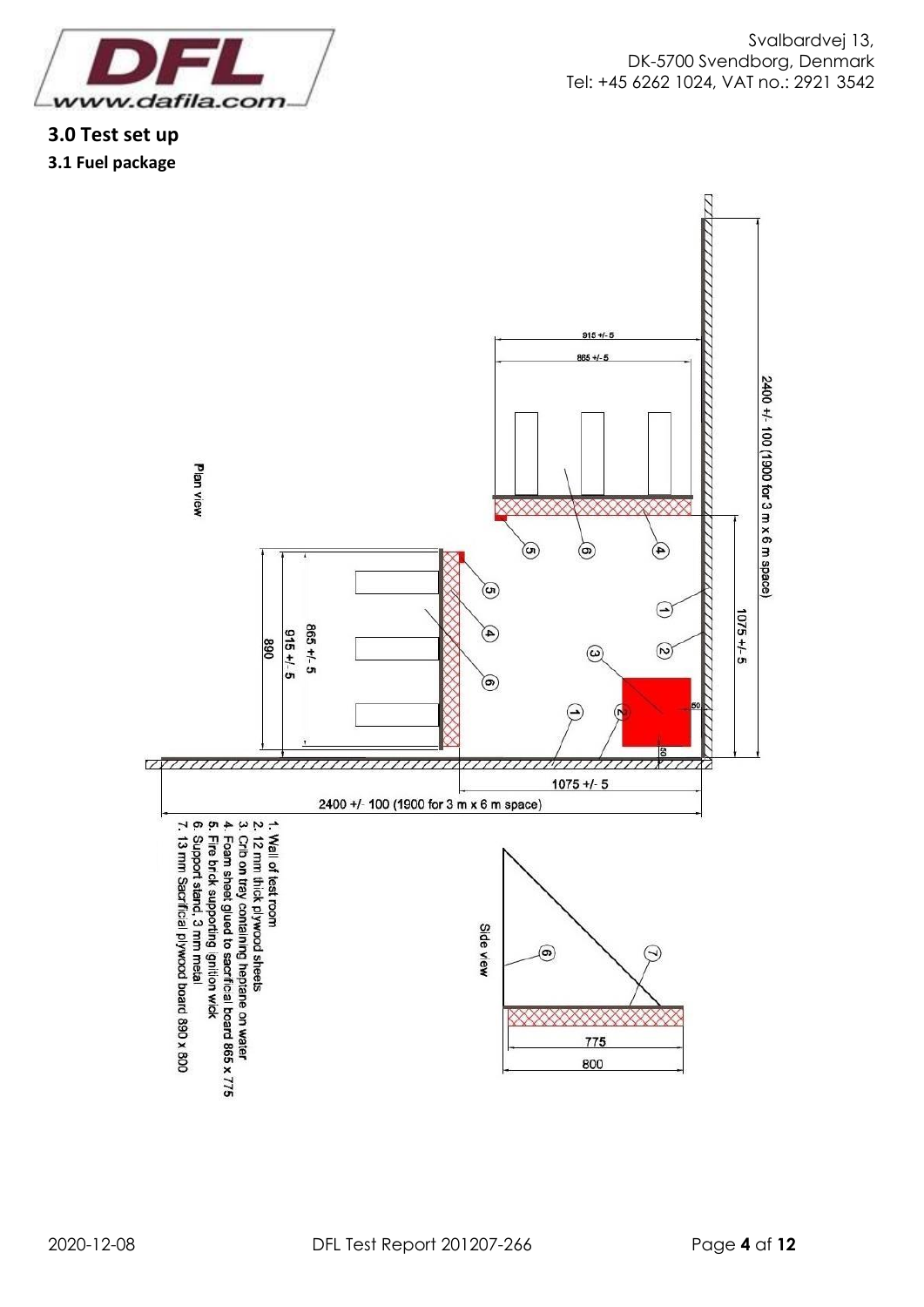<span id="page-6-0"></span>

# **Corner**



- 1. Thermocouple 76 mm below ceiling
- 2. Fuel package
- 3. Nozzle connected to water supply
- 4. Wall
- 5.12 mm plywood wall panel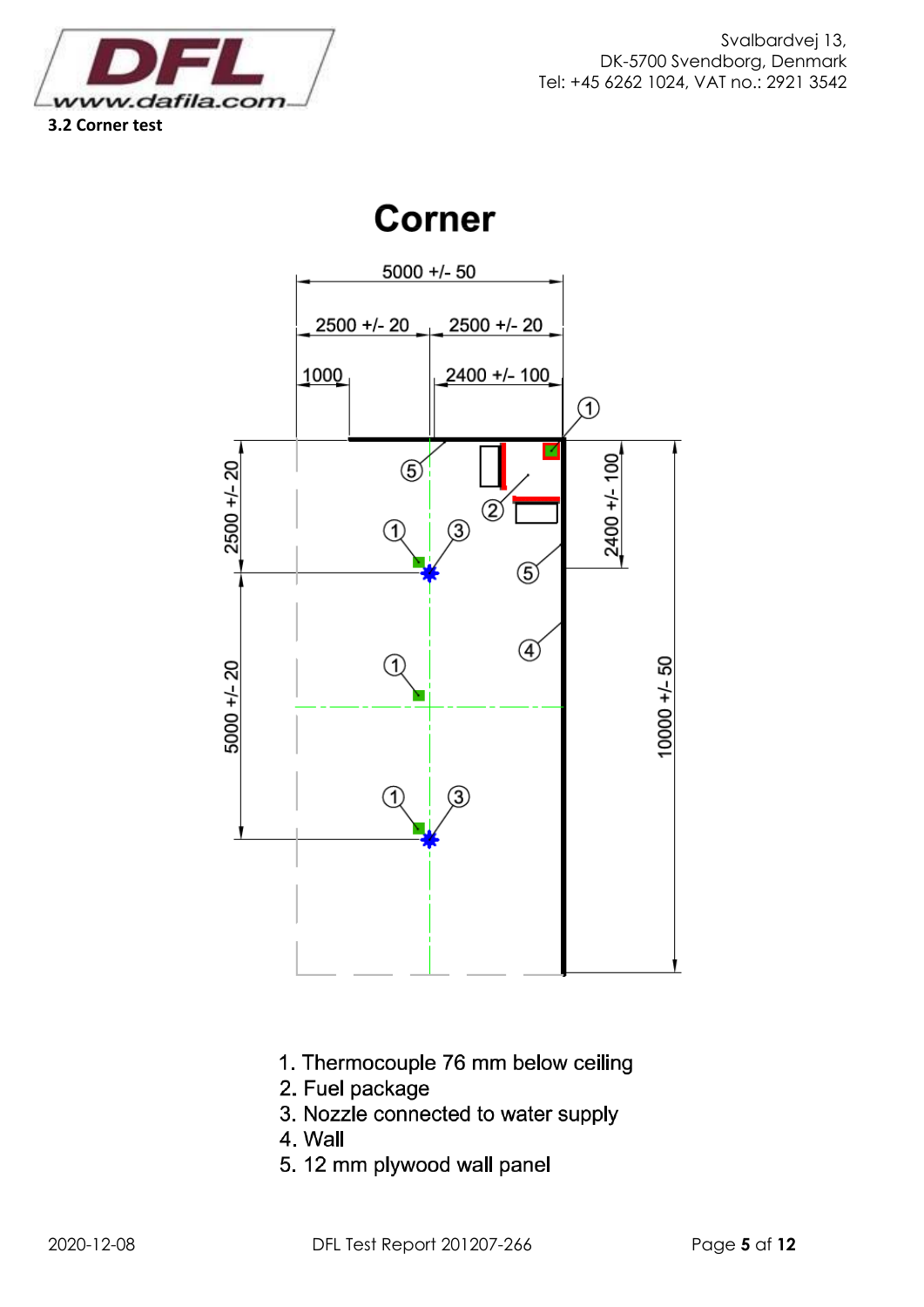<span id="page-7-0"></span>

# **Between two**



- 1. Thermocouple 76 mm below ceiling
- 2. Fuel package
- 3. Nozzle connected to water supply
- 4. Wall
- 5.12 mm plywood wall panel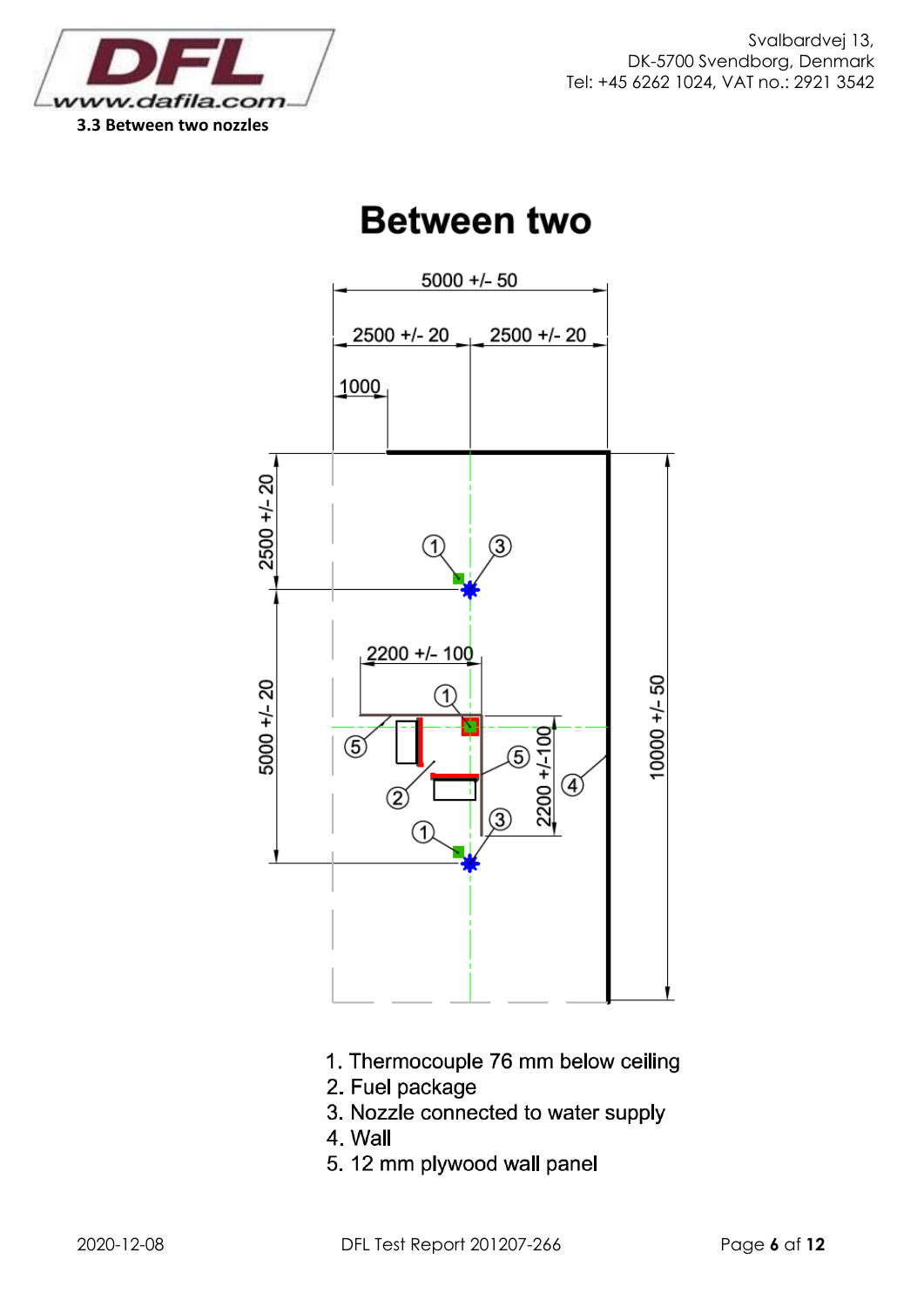

# <span id="page-8-0"></span>**4.0 Firefighting system**

# <span id="page-8-1"></span>**4.1 Water supply system**

Fresh water was supplied by DFL's pressure-controlled fire pump system. The pump delivered the extinguishing water to the nozzle pipes at a constant pre-set pressure of 5.0 bar.

# <span id="page-8-2"></span>**4.2 Water mist nozzles**

The fire extinguishing nozzles used were VID FireKill Model OH-DR1 with K-factor 19. The nozzles were installed with 5 meters spacing between them.

# <span id="page-8-3"></span>**4.3 Nozzle K-factor**

The k-factor:  $K=\frac{Q}{\sqrt{R}}$  $\frac{\mathcal{L}}{\sqrt{P}}$  was measured to 19±5%.

# <span id="page-8-4"></span>**5.0 Measuring Systems**

All measuring instruments used to collect data during the fire tests were calibrated and logged, inaccordance with the quality assurance procedures of DFL. Calibration certificates on measuring instruments can be submitted upon request.

### <span id="page-8-5"></span>*5.1 Datalogging*

All data was logged by Agilent 34970A Datalogger

### <span id="page-8-6"></span>*5.2 Water pressure*

System water pressure was measured using a pressure transmitter fitted the nozzle pipe system at the most remote location from the inlet.

# <span id="page-8-7"></span>*5.3 Water flow*

The systems water flow was measured using a flow measurer fitted to the inlet of the nozzle pipe system.

#### <span id="page-8-8"></span>*5.4 Time*

Time was measured on stopwatches and computer.

#### <span id="page-8-9"></span>*5.5 Temperatures*

Temperatures were measured every second in accordance with the standard.

# <span id="page-8-10"></span>**6.0 Test procedure**

All tests were conducted, and observations done and recorded following the test procedures described underneath.

- 1. The fire protection system is installed fully in accordance with the guidelines of the manufacturer.
- 2. The enclosure was measured and checked to be in accordance with the standard.
- 3. The systems pressure was adjusted to the correct pressure.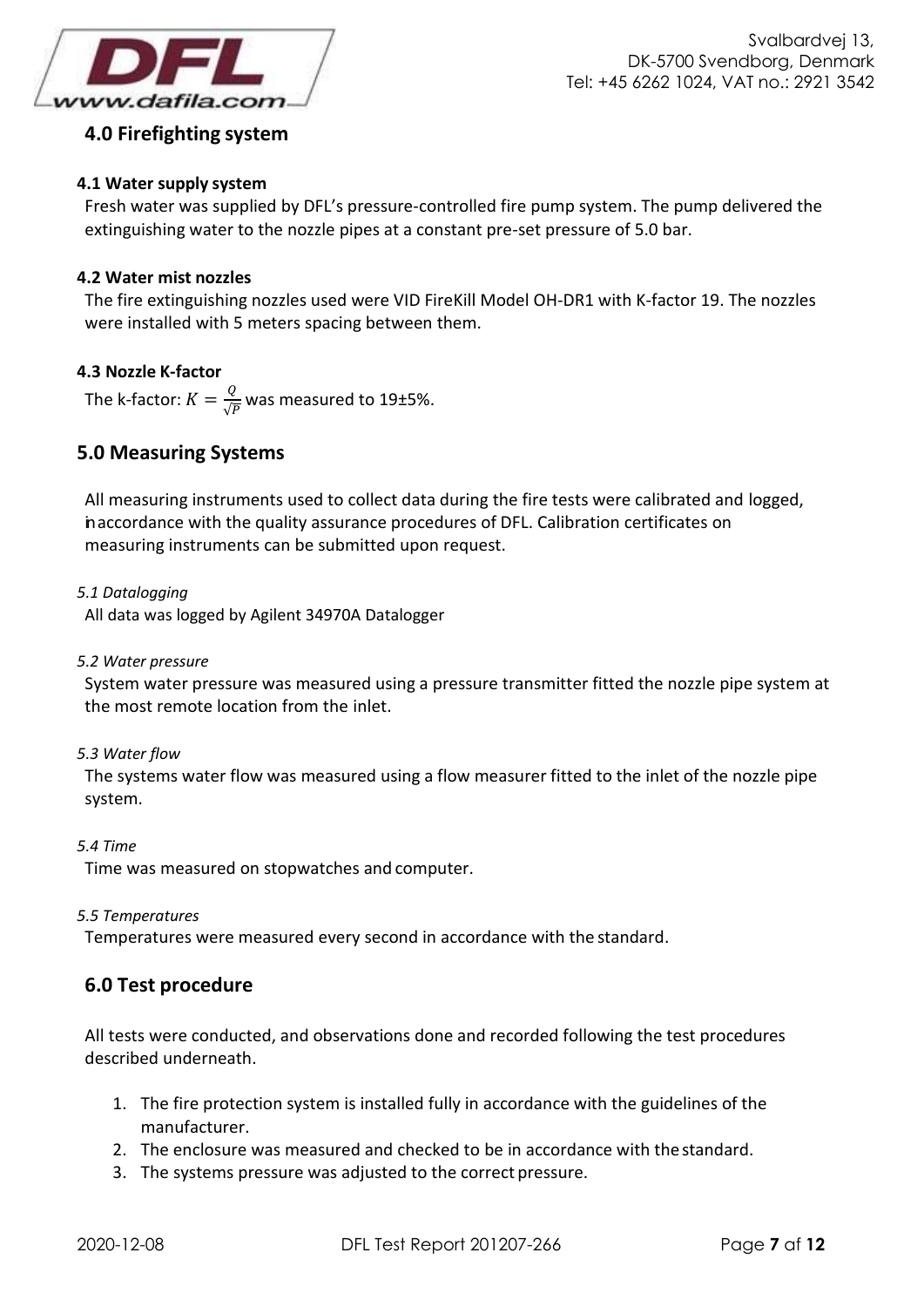

- 4. Fuel is filled into the tray in accordance with the standards requirements, wood crib placed.
- 5. Data logging and video were started
- 6. The tray and wicks were ignited, and the test time started.

10 minutes after system activation, the remaining fire, if any, is manually extinguished. All measurements are saved, cameras stopped, and the data evaluated.

# <span id="page-9-0"></span>**7.0 Test results**

#### **Requirements and results.**

| Description                                               | Corner test       | Between two nozzles |
|-----------------------------------------------------------|-------------------|---------------------|
| lTest no.                                                 | O-201023-1        | O-201026-1          |
| Number of nozzles installed                               | 2                 | 2                   |
| Number of nozzles activated                               | 2                 | 2                   |
| Operation time of first nozzle                            | 2 min 09 sec.     | 2 min. 22 sec.      |
| Water pressure                                            | $5,0$ bar         | $5,0$ bar           |
| Water flow                                                | 87,4 L/min        | 87,5 L/min          |
| Max accepted temp under ceiling, 2 min. after activation  | $320^{\circ}$ C   | $320^{\circ}$ C     |
| Actual temperature under ceiling, 2 min. after activation | $164,5^{\circ}$ C | 43,21°C             |
| Max accepted temperature, 1,6 m above floor.              | $95^{\circ}$ C    | $95^{\circ}$ C      |
| Actual temperature, 1,6 m above floor                     | $25,3$ °C         | $33,5^{\circ}$ C    |
| Max accepted temp. 1,6 m above floor, 120 sec intervals   | $55^{\circ}$ C    | $55^{\circ}$ C      |
| Actual temperature 1,6 m above floor, 120 sec intervals   | $27,3$ °C         | 26,7°C              |
| Test in compliance with standards                         | Yes               | Yes                 |

# <span id="page-9-1"></span>**8.0 Conclusion**

The VID FireKill Automatic Low Pressure Watermist Nozzle Model FIREKILL OH-DR1 have successfully been tested according to test method British Standard BS 8458:2015, + prEN 14972-17 Fixed firefighting systems – Residential occupancies, part e): Open room test.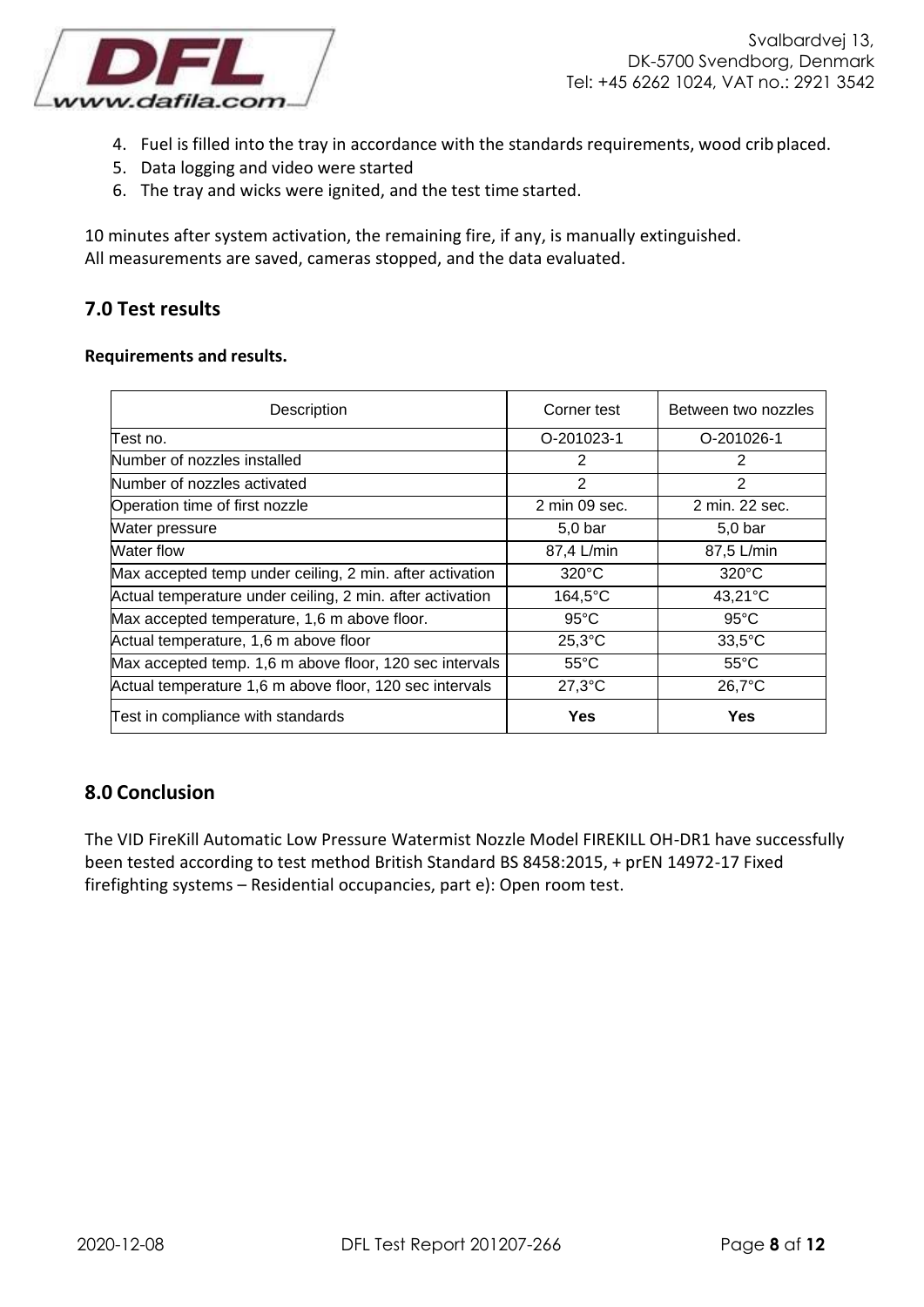<span id="page-10-0"></span>

# **Appendix A – Test Data**

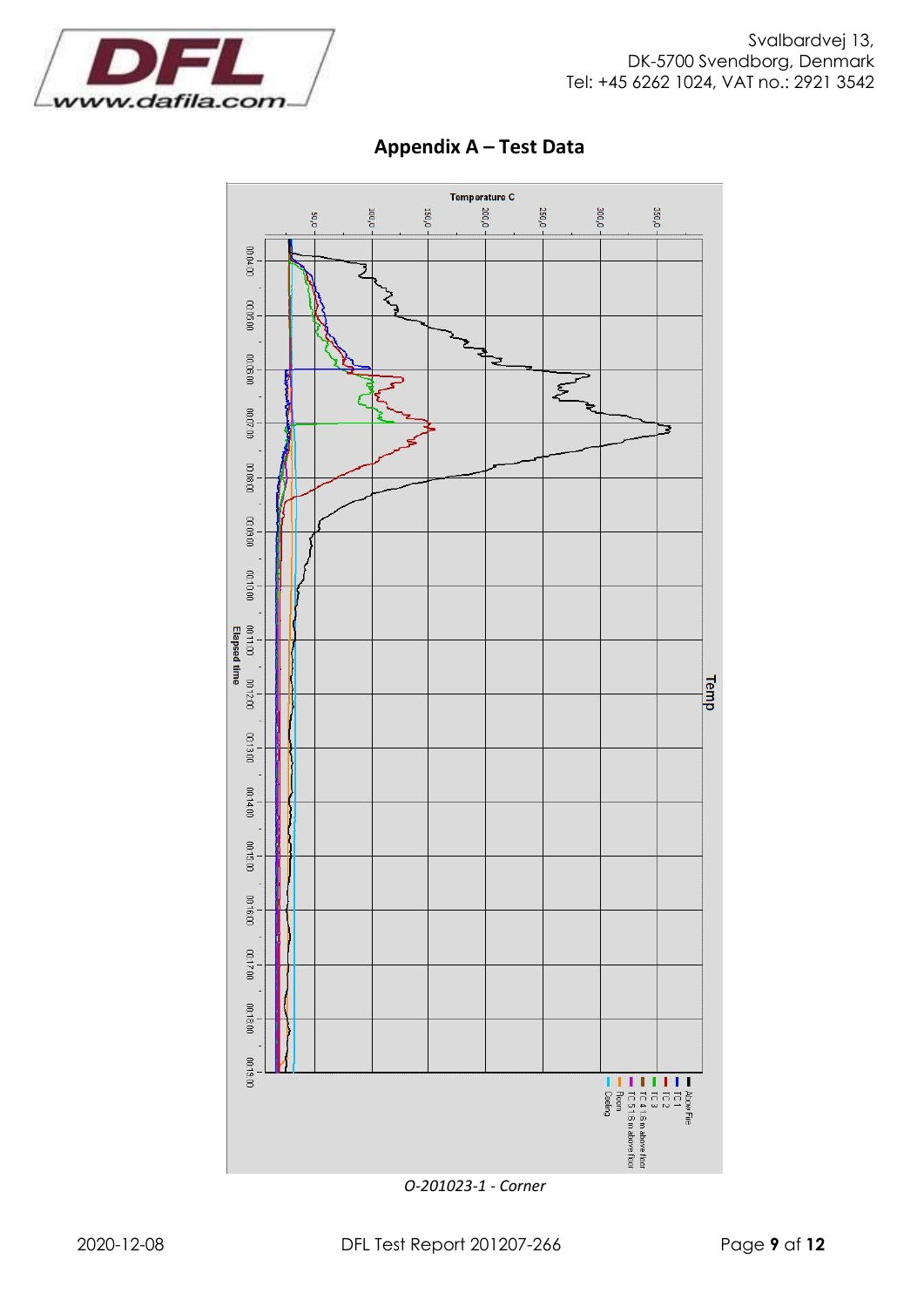

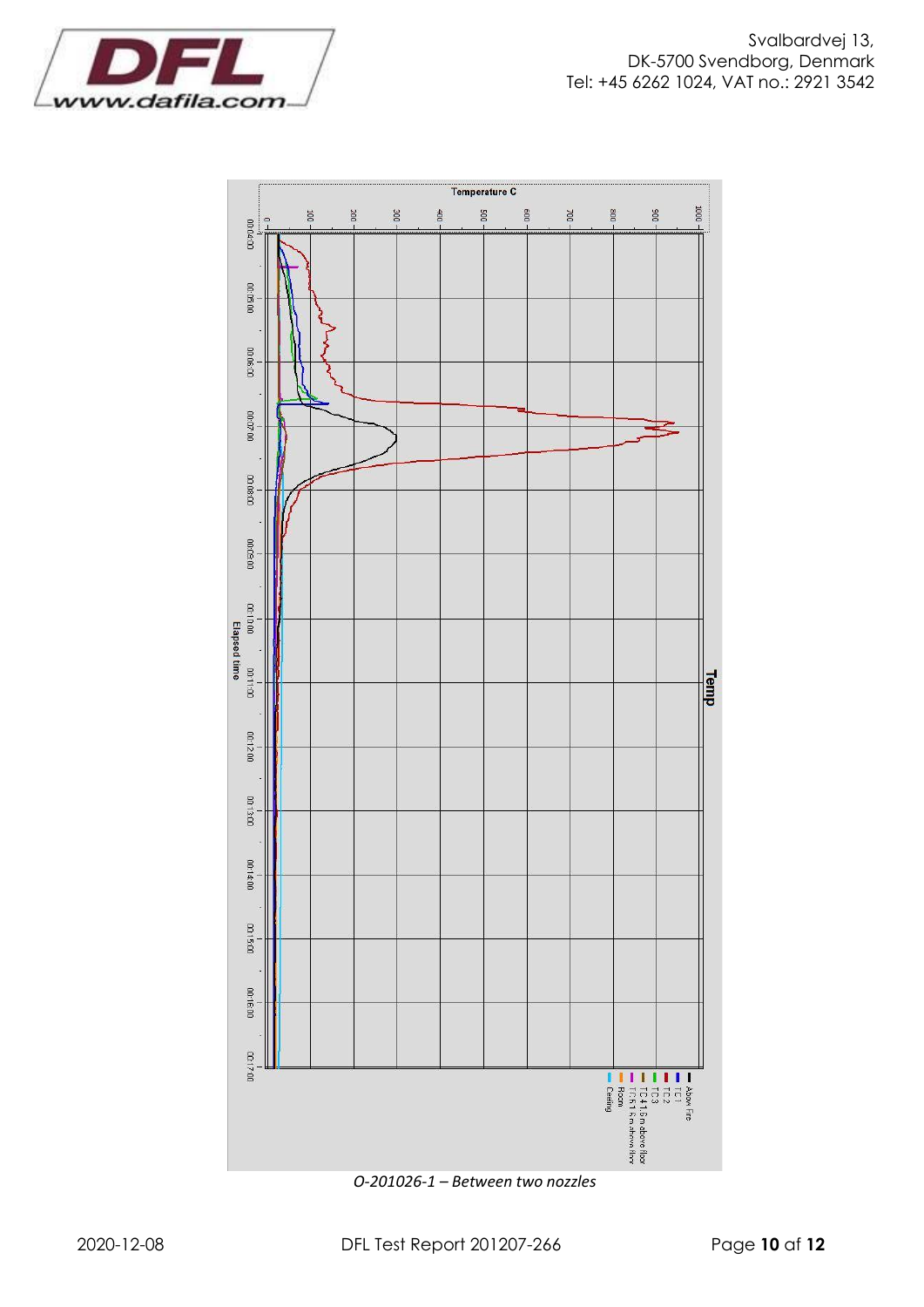

**Appendix B – Test Pictures**

<span id="page-12-0"></span>Corner test O-201023-1



Between two nozzles O-201026-1